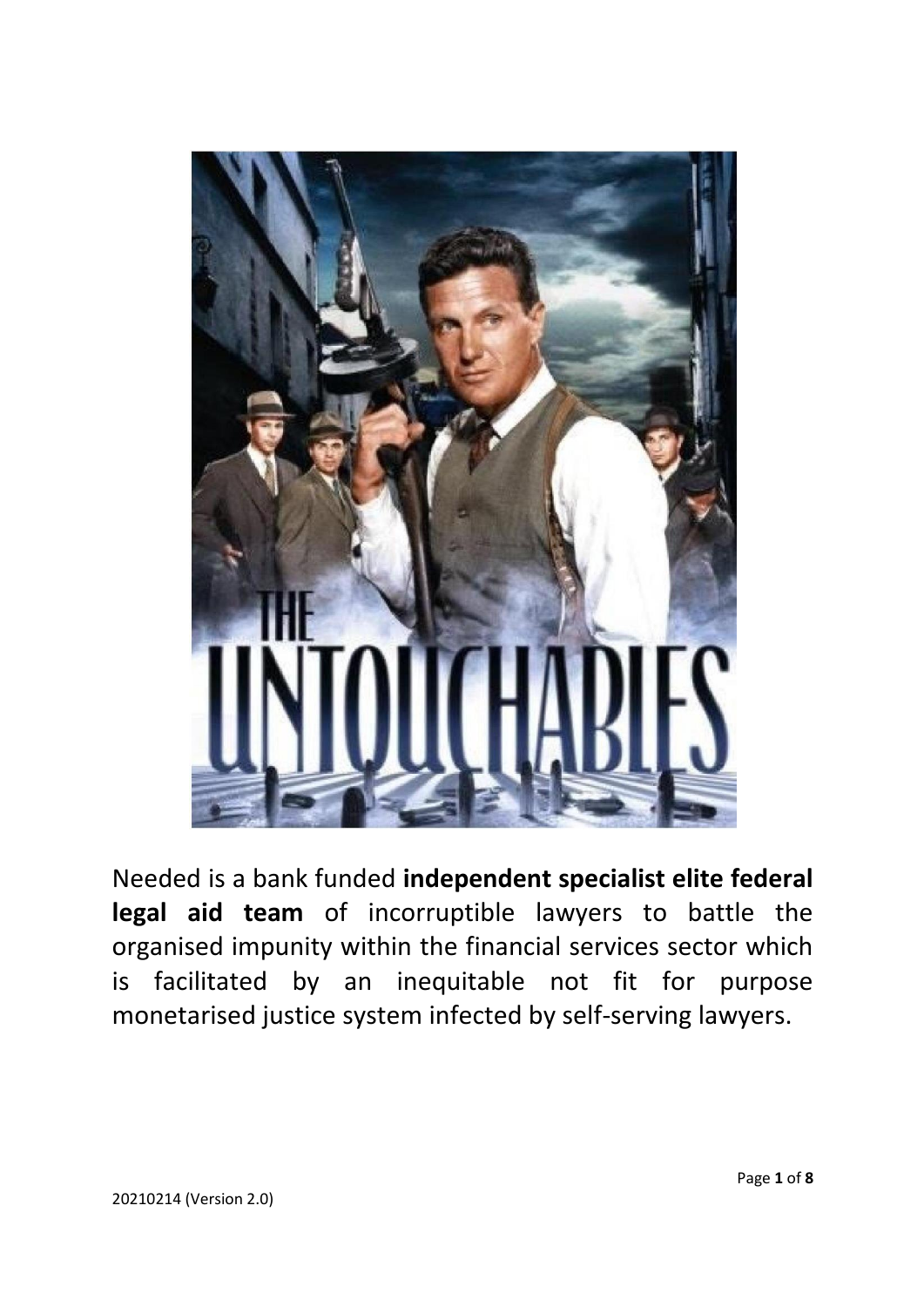### **Access to Justice - Equality of Arms**

The current redress system attempts to help financial service victims after they have fallen off the cliff and fails in every meaningful way. All pseudo legal bodies and the contemporary justice system are not fit for purpose.

The Australian Attorney General states on the official web site under the heading equality:

*"...What constitutes a fair hearing will require recognition of the interests of the accused, the victim and the community (in a criminal trial) and of all parties (in a civil proceeding). In any event, the procedures followed in a hearing should respect the principle of 'equality of arms', which requires that all parties to a proceeding must have a reasonable opportunity of presenting their case under conditions that do not disadvantage them as against other parties to the proceedings. The UN Human Rights Committee has found a violation of article 14(1) in a case in which a right of appeal was open to the prosecution but not to the accused..."*

### **Financial service victims need timely, proportional, equitable, and affordable access to redress.**

This really needs to happen at the top of the cliff. Details on how this can be achieved at little cost to the public purse follows:

In financial service related matters there should be a financial service funded scheme that ensures proportional legal equity in this country's court system, which potentially could replace FOS and all other financial service related public and private pseudo legal bodies.

A revitalised and expanded legal aid system backed by federal funds could be used. For example, when a financial service with disproportional monetary advantage initiates legal proceedings against a client or guarantor, it will be required to contribute a non-refundable amount equivalent to their total legal costs to an **independent specialist elite federal legal aid team**, rather than fund FOS or other options. This would mean that the financial service victim would have **timely, proportional, and equitable** legal representation from day one, leveling the legal playing field. If successful a financial service would likely recoup its outlay eliminating a financial penalty.

Such an initiative would likely reduce litigation because the financial service with monetary advantage would no longer be able to use this country's legal system as a weapon against their victims forcing a change in the culture. It would result in a greater degree of fairness and equity resulting in better common law precedent. It would be an incubator for lawyers and judges that have grounding in the force, rather than the dark side of law. It would likely be less expensive for financial services, as well as the public purse. It would be proactive in establishing **"Equality of Arms"** within our legal sector.

It would no doubt be argued by a financial service with the disproportionate advantage, that requiring them to contribute an amount equivalent to their total legal costs to federal legal aid so that their client had equity within the court system would be punitive, but in that case so is the ineffective, not fit for purpose FOS and other industry funded options. It is the plaintiff financial service and only the plaintiff financial service that chooses to use the legal system. The financial service could choose another method to resolve the issue, thus avoiding the legal system and any associated cost. I also believe that such a measure would reduce the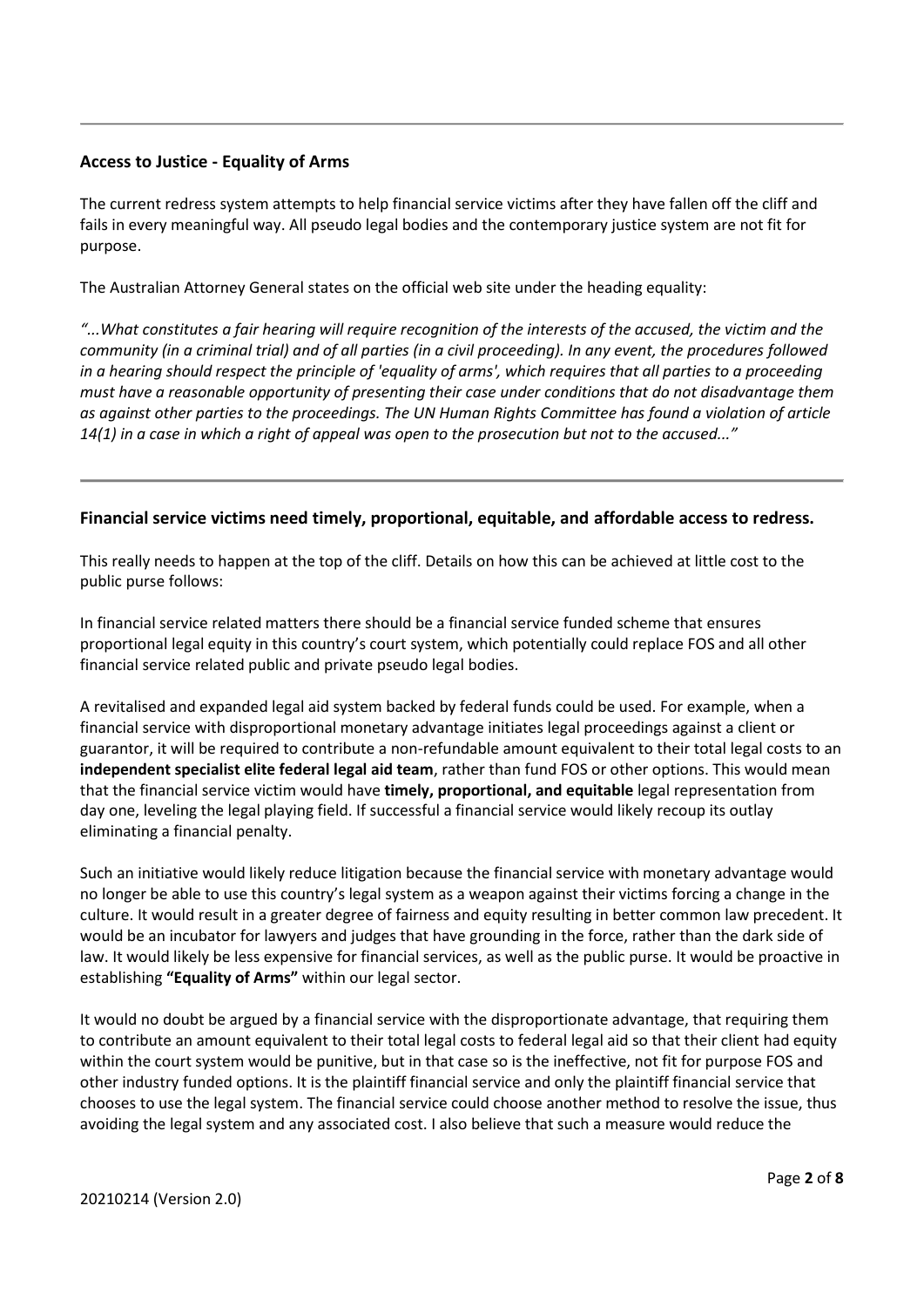burden on the courts because it would become a solution of last resort and because there would be proportional equity (Equality of Arms) matters would progress in a fairer and a timelier manner.

As a farmer I virtually spent every day developing the farm and therefore it would have been impossible to run the farm and litigation as well. To attempt to match the Bank of Queensland's legal and monetary resources in this country's disproportionate monetarised legal system would have resulted in financial ruin before the matter ever got to trial. My situation is not unique; indeed I would suggest you would be hard pressed to find any submitter, making submissions to the Royal Commission against a financial service, which has not experienced this inequity.

Notwithstanding all the above, remarkably it is possible for the Australian Federal Government to finance a properly funded national legal aid system. The Australian Federal Government is a currency-issuing central government; it is a monetary sovereign, which has the monopoly power to spend debt free money into existence. I would encourage the reader to familiarise themselves with the principles of Modern Monetary Theory (MMT). Sources of this information are Professor Bill Mitchell (Newcastle University), and Economist Doctor Steven Hail (Adelaide University).

It is not however an option that I would advocate because financial services have the financial capacity to match and raise any public additional funds, resulting in what is metaphorically referred to as a lawyer's picnic. The federal government on the other hand cannot claim a properly funded legal aid system is unaffordable.

The financial service funded initiative described above could enable an **independent specialist elite federal legal aid team** within legal aid to develop the knowledge and skills to counter the financial services' corporate legal partners. It could also be instrumental in supplying intelligence to ASIC, APRA and other regulatory bodies in a timely and effective manner improving those organizations' effectiveness.

More importantly the initiative would give 'access to justice' to financial service victims that have nowhere to turn and lack the skills to effectively identify the 'real issues' and present them in an equitable and court compliant manner to this country's courts. It would in some way ensure that there was "Equality of Arms." Where one side has significant monetary advantage, not only do they gain a significant legal advantage, they are also able to finance an out of court monetary settlement in the event that there is a danger of losing in the court, these settlements are generally accompanied by a gag agreement. The precedent that may have been established by a just but adverse judgment to a monetarised plaintiff is never established, which in itself has the effect of corrupting Australian law.

I also say that if there was 'equality of arms' within this country's justice system, the current Royal Commission, and the plethora of inquiries that preceded it would not have been required. I also believe "Equality of Arms" would make redundant FOS and other financial service related public and private pseudo legal bodies.

**Prepared by:** Michael Sanderson [Michael@oits.com.au](mailto:Michael@oits.com.au)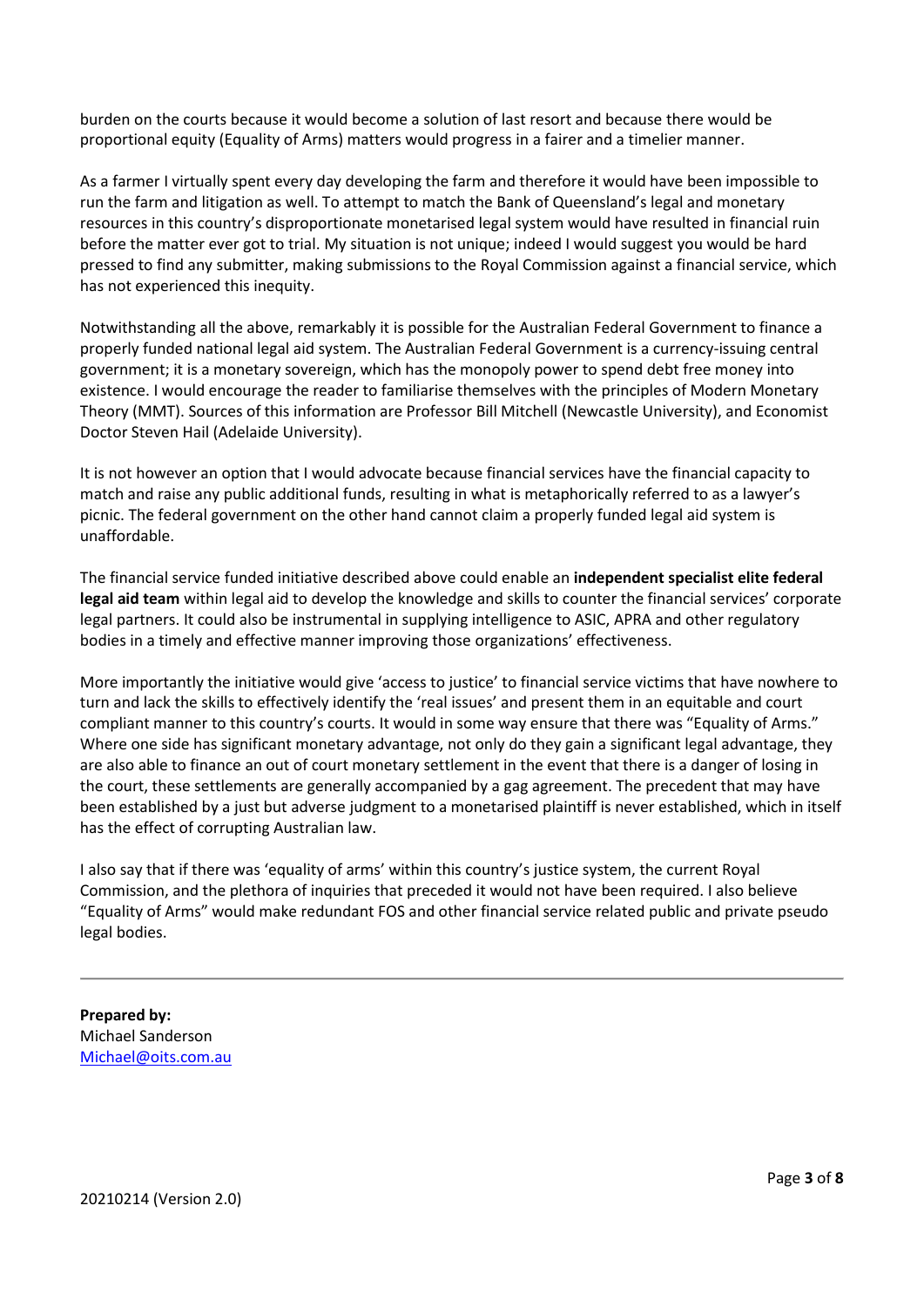### **Legacy Case Tribunal**

As a direct consequence of the lack of 'Access to Justice' there are many aggrieved bank victims, some going back over thirty years, that have been subject to the inequity of this country's disproportionate monetarised justice system. These individuals and enterprises do not have the financial means or the redress mechanisms to have their matters reviewed so as to establish the 'real issues.'

There is an urgent requirement for a Ramsey Review style public Tribunal were aggrieved legacy bank victims can have their matters revisited.

It is of critical importance that these individuals and enterprises have appropriate legal representation, firstly to establish a prima facie case and secondly to enable the 'real issues' are presented to the tribunal in a concise and impartial manner.

An ideal body to carry out this preliminary work would be an **'independent specialist elite federal legal aid team'** described earlier. This would enable the team to develop skills and collect intelligence that would make it more effective in current and future cases. Information and intelligence collected could be passed on to regulatory bodies such as ASIC and APRA improving their effectiveness.

It's likely if such a tribunal was initiated the financial services that know they have exposure, would make an attempt to settle with their aggrieved victims rather than be exposed to the expense and scrutiny of a public tribunal.

Prepared by:

**Michael Sanderson** [Michael@oits.com.au](mailto:Michael@oits.com.au)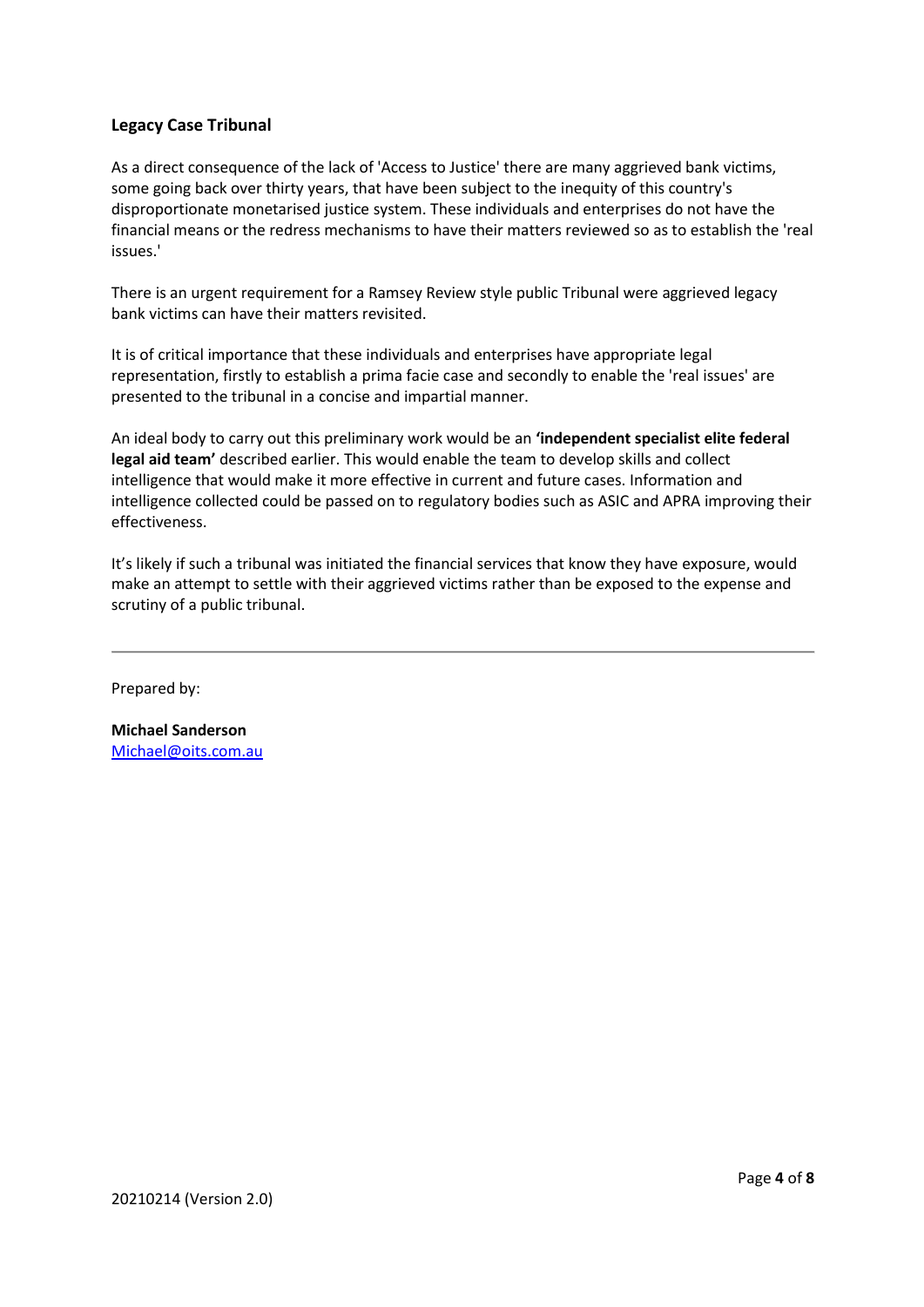|                                                                                                             | From: Michael Sanderson <michael@oits.com.au></michael@oits.com.au> |                                               |
|-------------------------------------------------------------------------------------------------------------|---------------------------------------------------------------------|-----------------------------------------------|
|                                                                                                             | <b>Sent:</b> Thursday, August 9, 2018 3:23 PM                       |                                               |
|                                                                                                             | To: 'FSRCenquiries@royalcommission.gov.au'                          |                                               |
|                                                                                                             |                                                                     | <b>Subject:</b> Re: Conduct of the Commission |
|                                                                                                             |                                                                     | Attachments: Disease looking for a cure.pdf   |
| Attention: Royal Commission into Misconduct in the Banking, Superannuation and Financial Services Industry. |                                                                     |                                               |

My name is Michael Francis Sanderson, as an ex-farmer subject to a non-monetary default to the Bank of Queensland (BOQ), I have made five online submissions on a diverse range of issues. Submission reference numbers PWF.0001.0001.0187/0308/0425/2015/2178. I have also made the effort to attend in person most of the commission's public hearings.

Despite the commissioner's reassurance, I am compelled to express my concerns regarding the conduct of the Royal Commission to date. The Commissioner has stated categorically *"...the public submissions to the Commission are very important... And every one of them – and I mean every one of them – is read..."*

In spite of the Commissioner's assurance, and based on the content of public hearings to date and case studies publically reviewed, I am concerned many poignant issues are not being addressed by the inquiry. The reason why these issues are not being addressed appears connected to two problems. Firstly the narrow terms of reference and secondly the short time afforded to the Commissioner to conduct the Inquiry. That the Commissioner has not requested amendment of either of these to address the public's concerns speaks volumes and is concerning to all victims I am in contact with. What is required from the commission is no less than what the commission requires from the witnesses that appear before the commission, the truth, the whole truth and nothing but the truth.

The commissioners stated that he must consider *"... the proper functioning of the financial services entities with which I am dealing is critical to the Australian economy...".* It should not be lost on the commissioner that banking is a service that is a conduit between the agent of the Federal Government as currency sovereign, the reserve bank, and individuals and businesses that produce the real resources of that economy. It should also be recognised that banks do not produce real resources, they as licensed issuers of credit through the prudent use of this power, can facilitate the production of real resources but are not producers themselves. Examples of the banking service unnecessarily destroying productivity of real resources in the Australian economy has been evident despite the limited stage managed case studies that the commission has explored to date.

It would seem that the commission has no intention to inquire meaningfully into the agents that the banks engage as part of their day to day business. They include, but are not restricted to receivers, controllers, accountants, valuers, and lawyers. The case was made at one of the public hearings that the commission was unable to consider receivers because receivers act for the debtor and as such are not covered by the commission's terms of reference. That technically is correct except the banks as power of attorney for the debtor appoints and instructs the receivers, and as such the receivers act for the bank. Notwithstanding the commissioner can ask for a variation of the 'Letters Patent' to overcome such an impasse.

Finally I make the case; the only reason this royal commission is required is because the conduct of the judicial system has fallen below community standards and expectations and as such is not fit for purpose. Lack of access to timely, proportional, and equitable justice enables the banks to act with impunity and that impunity is fundamental to the misconduct that the commission has exposed to date as well as the misconduct that the commission has yet to expose.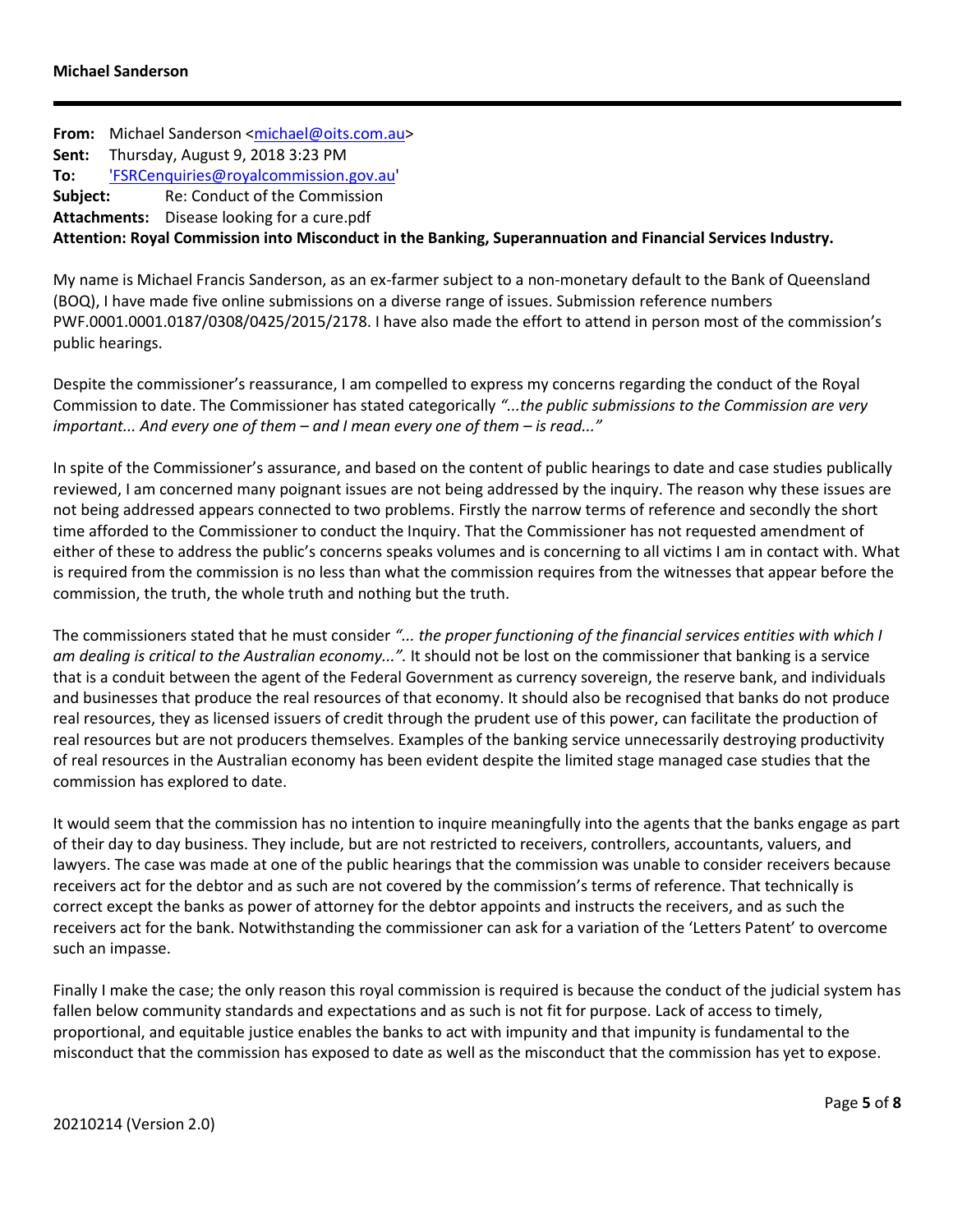This country's courts are unaffordable and out of reach for those that have suffered detriment as a result of misconduct by financial services entities.

The 'Letters Patent' states the Commissioner must inquire into: *"...the effectiveness of mechanisms for redress for consumers of financial services who suffer detriment as a result of misconduct by financial services entities..."* and as such the commission must enquire into the abject failure of the justice system.

Please find attached a note 'Disease Looking for a Cure', that I produced for public consumption which addresses issues of redress, rather the complete lack of timely, proportional, and equitable redress. This attachment should be read in conjunction with this email.

Yours Faithfully, Michael Sanderson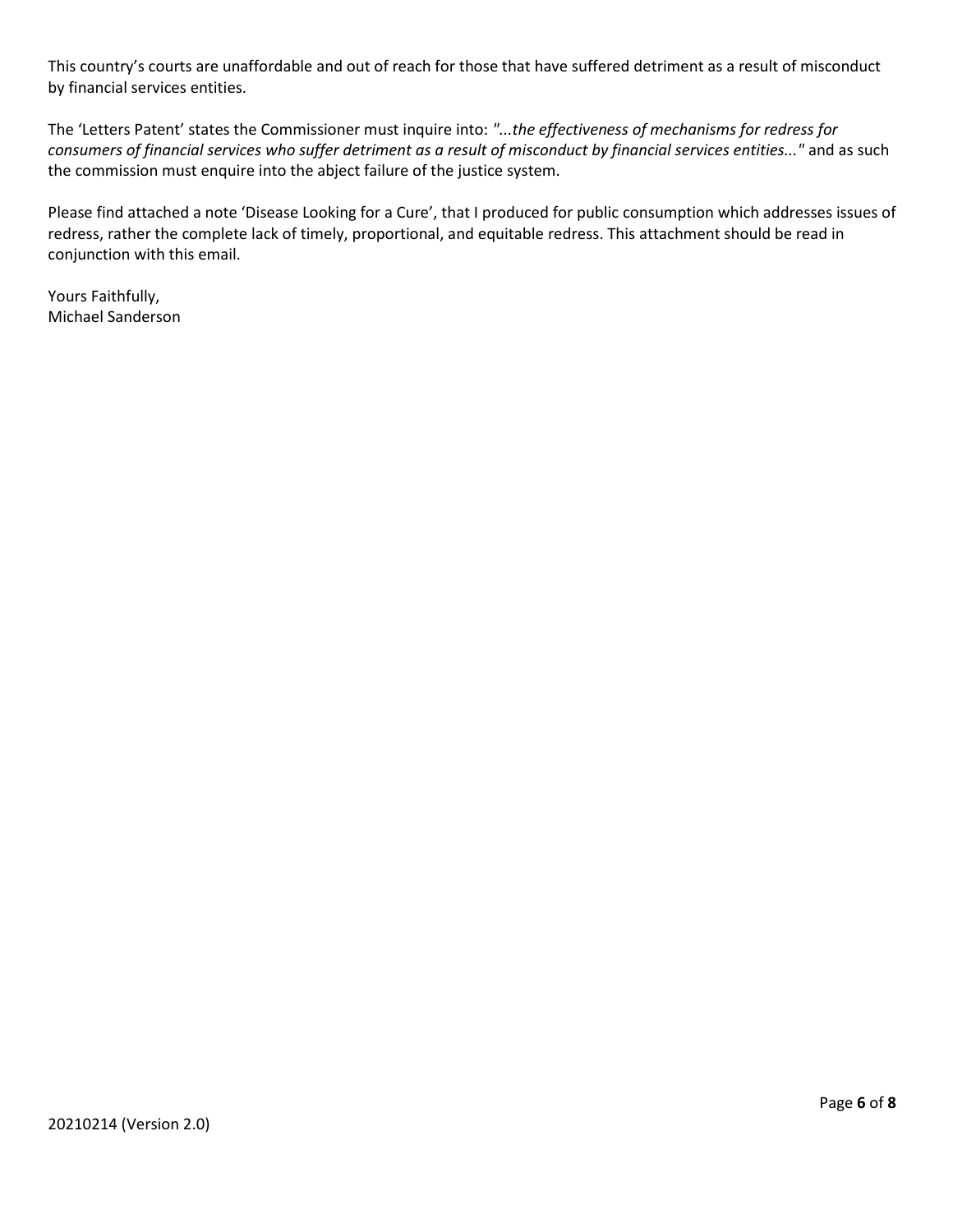

# **The Banking Royal Commission**

## **The Disease looking for a Cure**

### **MICHAEL SANDERSON • TUESDAY, 7 AUGUST 2018**

Commissioner Kenneth Hayne stated in his opening statement to the 5th round of public hearings:

*"...I know that there are those that are disappointed that their cases have not been examined publicly, and every one of those persons can rightly say that their case is unique. I know that. But it is critical to recognise that the Commission is not a court and cannot and will not adjudicate on the rights and wrongs of particular cases...The Commission's task is to inquire, and the Commission cannot and does not make any decisions about whether those who have been affected by misconduct should have some remedy. Only the courts can make binding decisions of that kind..."*

The word redress was not mentioned by the Commissioner; indeed the word redress was not mentioned once, not a single time all day by anyone, the issue of redress is mentioned however in the terms of reference.

The terms of reference states the Commissioner must inquire into:

*"...the effectiveness of mechanisms for redress for consumers of financial services who suffer detriment as a result of misconduct by financial services entities..."*

If we look at the hundreds of pages of transcripts for 40 days of public hearings the word `redress' has only been mentioned twenty nine times at eight of the forty hearings.

The Commissioner stated in his opening statement above, that only the courts can make binding decisions regarding remedy. The reality is that remedy via the courts in their contemporary metamorphose, is not a form of redress; indeed the banks use our courts as a weapon.

The courts on the other hand should be effective mechanisms for redress, if they are not the courts do not fulfill their only function, the administration of justice. The reality is that our courts are unaffordable and out of reach, and are not fit for purpose.